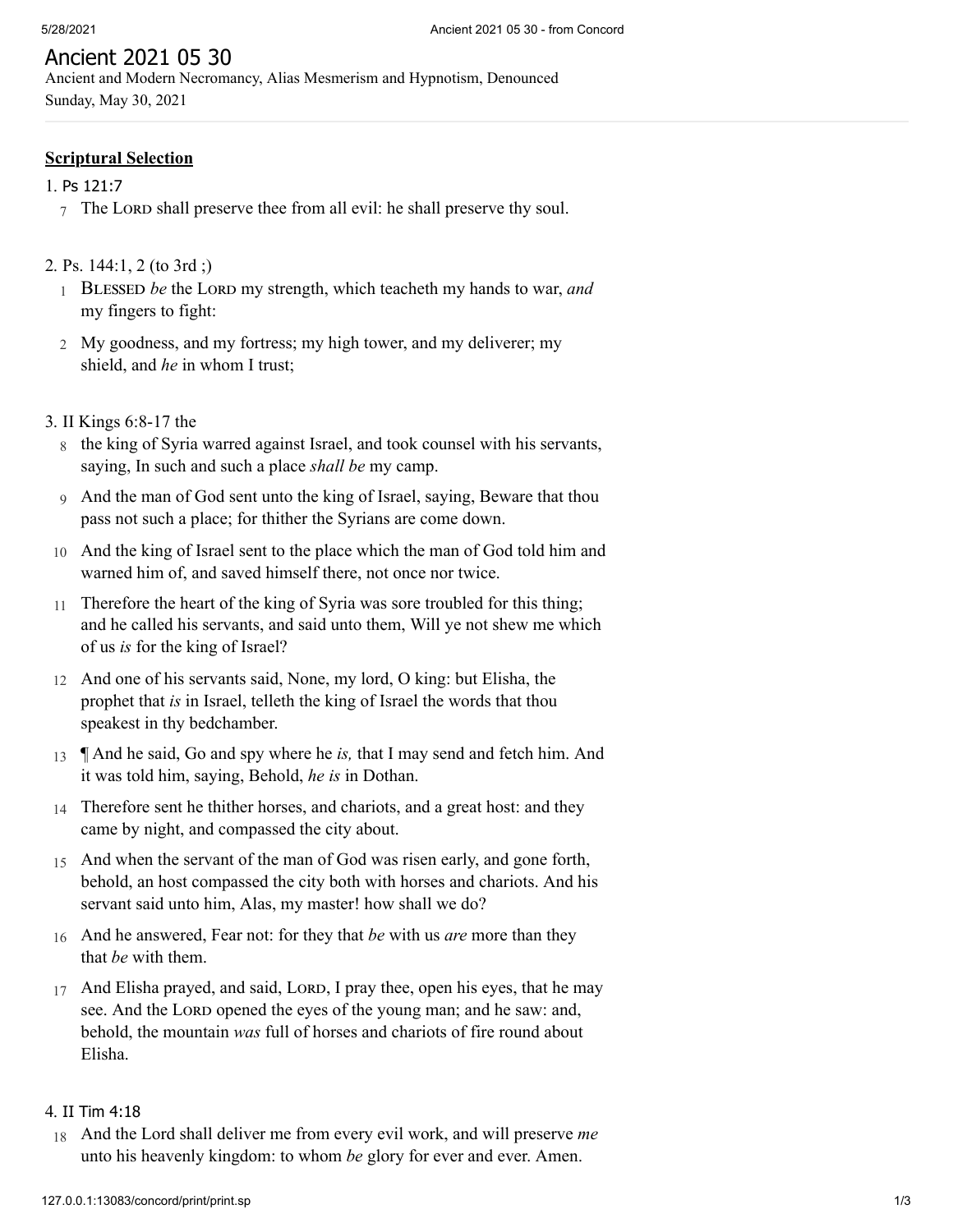## **Benediction**

I Jn 5:4 (TPT)

"...every child of God overcomes the world, for our faith is the victorious power that triumphs over the world."

# **Solo**

.

.

*Victory* Josh Henn

### **Hymns 292, 53, 5 292**

Put on the whole armor of pure consecration, The breastplate of righteousness valiantly gird, With shield of true faith, and the helmet of salvation— The sword of the Spirit is God's mighty Word!

For His is the greatness, the power and the glory, The victory His, when for succor we call; His majesty shines in creation's wondrous story, And He is exalted as head over all!

### . **53**

.

.

.

Everlasting arms of Love Are beneath, around, above; God it is who bears us on, His the arm we lean upon.

He our ever-present guide Faithful is, whate'er betide; Gladly then we journey on, With His arm to lean upon.

From earth's fears and vain alarms Safe in His encircling arms, He will keep us all the way, God, our refuge, strength and stay.

## . **5**

.

A voice from heaven we have heard, The call to rise from earth; Put armor on, the sword now gird, And for the fight go forth. The foe in ambush claims our prize, Then heed high heaven's call. Obey the voice of Truth, arise, And let not fear enthrall.

The cause requires unswerving might: With God alone agree. Then have no other aim than right; End bondage, O be free.